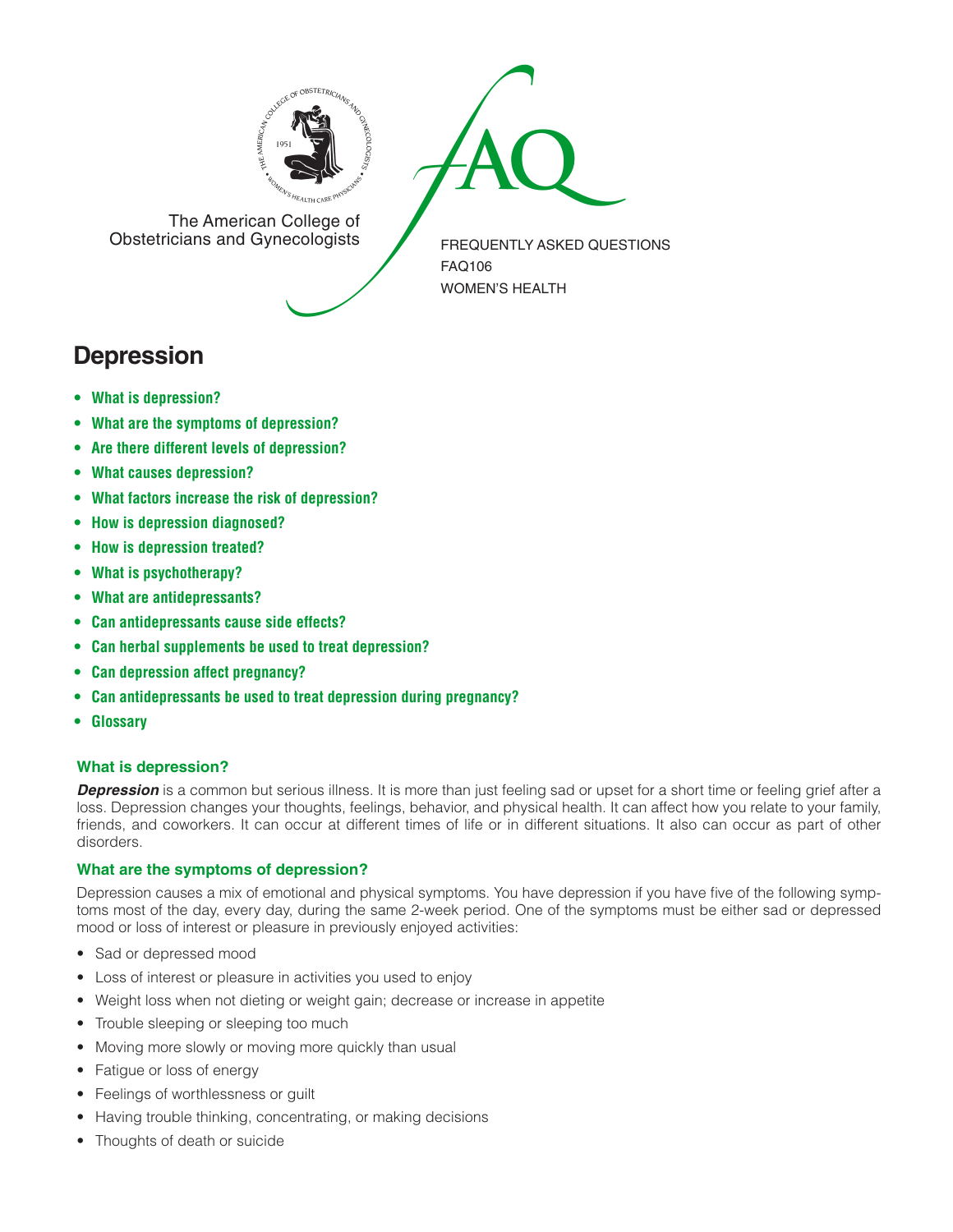## <span id="page-1-0"></span>**Are there different levels of depression?**

Depression can be mild, moderate, or severe. If you have mild depression, it may take extra effort to do what you have to do, but often you can still do those things. With moderate depression, you may not be able to do some of the things you need to do. If you have severe depression, you may not be able to do any of the daily tasks you need to do.

#### <span id="page-1-1"></span>**What causes depression?**

Researchers do not know for certain what causes depression. They do know that depression is a brain disorder in which the parts of the brain that control mood, sleep, and thinking are not functioning properly. Depression may be caused by an imbalance in certain chemicals in the brain.

## <span id="page-1-2"></span>**What factors increase the risk of depression?**

Factors that increase the risk of depression include the following:

- Genetics—A family history (someone in your immediate family has depression) can put you at high risk.
- Hormonal changes—Depression in women may be related to hormonal changes that happen during the menstrual cycle, during pregnancy, after childbirth, and at *menopause*. When depression occurs after childbirth, it is called *postpartum depression* (see the FAQ [Postpartum Depression](http://www.acog.org/~/media/For%20Patients/faq091.ashx)).
- Stress—Stressful circumstances such as trauma, loss of a loved one, a difficult relationship, unemployment, or abuse may trigger the onset of depression.
- Other illnesses—Some disorders can lead to or occur with depression. Anxiety disorders often occur with depression. Alcohol and drug problems and chronic (long-lasting) pelvic pain also can occur with depression.

#### <span id="page-1-3"></span>**How is depression diagnosed?**

To diagnose your depression, your health care provider will discuss your symptoms, how often they occur, and how severe they are. You also will be asked about your medical history, any medications you are taking, and whether you use drugs or drink alcohol. Certain medications and health conditions, such as an infection or a thyroid disorder, can cause symptoms similar to depression.

#### <span id="page-1-4"></span>**How is depression treated?**

Depression is treated with *psychotherapy*, medications called *antidepressants*, or both.

#### <span id="page-1-5"></span>**What is psychotherapy?**

In psychotherapy or "talk therapy," a therapist will work with you to identify problems and suggest ways you might change your behavior to help relieve your symptoms.

You may have one-on-one therapy (with just you and the therapist) or group therapy where you meet with a therapist and other people with problems similar to yours. Another option is family or couples therapy, in which you and family members or your partner may work with a therapist.

#### <span id="page-1-6"></span>**What are antidepressants?**

Antidepressants are medications that work to balance the chemicals in the brain that control your moods. There are many types of antidepressants. If one type does not work for you, your health care provider can prescribe another. Drugs often can be combined. It may take some time to find the drug or combination of drugs that works best for you. It often takes at least 3–4 weeks of taking the medication before you start to feel better.

#### <span id="page-1-7"></span>**Can antidepressants cause side effects?**

Antidepressants can cause side effects; however, most are temporary and go away after a short time. Listed are some of the most common side effects:

- • Headache
- Nausea
- Trouble falling asleep or waking often during the night
- Feeling jittery
- • Loss of sex drive
- Difficulty having an orgasm

In teenagers and young adults taking certain kinds of antidepressants, the risk of suicidal thoughts and actions is increased. Close monitoring by a health care provider is necessary while taking these medications.

## <span id="page-1-8"></span>**Can herbal supplements be used to treat depression?**

Some people believe that certain herbal supplements, such as the plant St. John's wort, are effective in treating depression. Research has shown that St. John's wort does not work for treating major depression. It even can be harmful because it can make some medications, including those taken to treat heart disease, seizures, and certain types of cancer, not work as they should. St. John's wort also can make birth control pills not work as well.